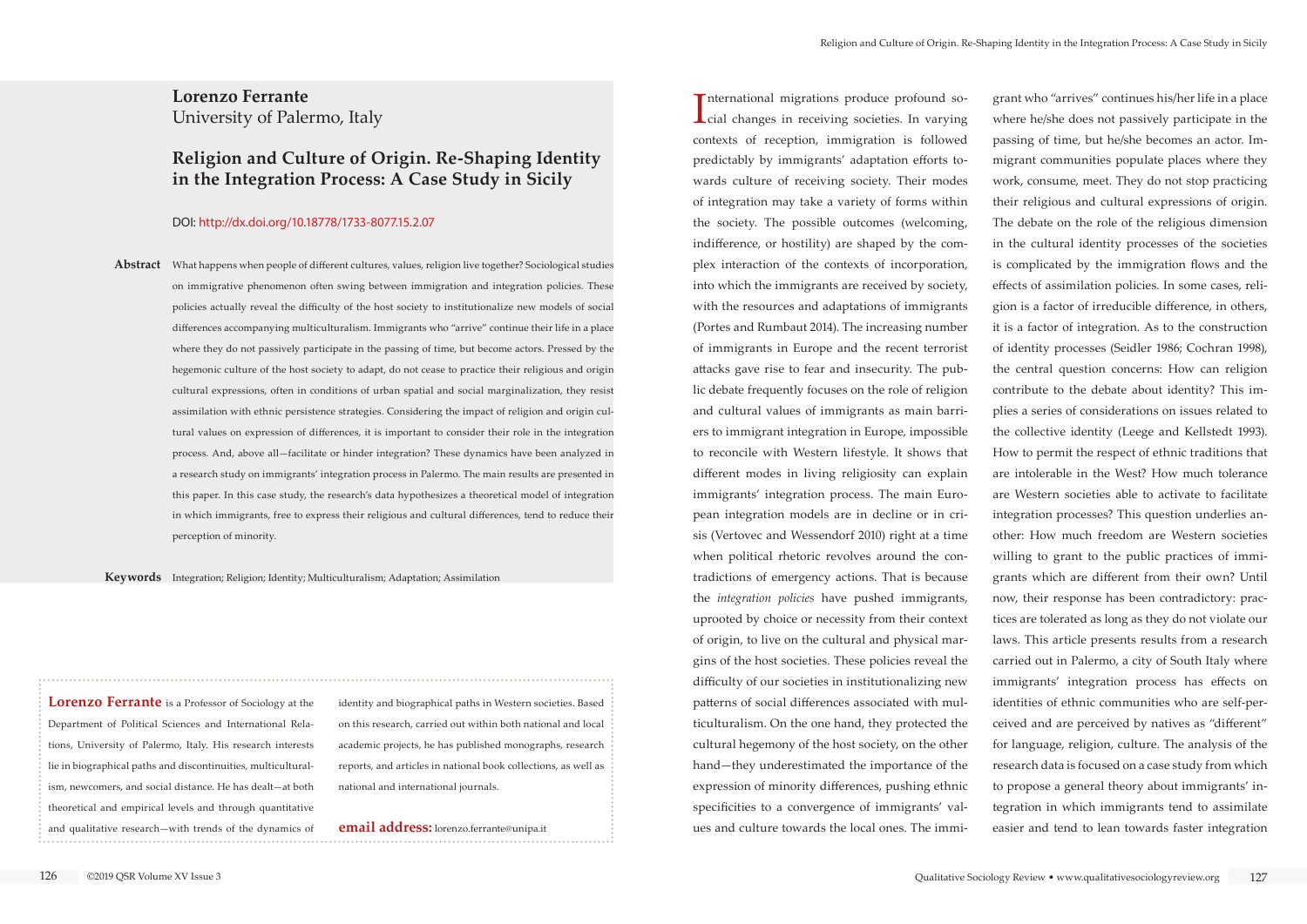when: 1) there are wide spaces in the expression of religious and cultural differences of origin, 2) integration policies facilitate citizenship rights, from work to the regularization of legal status. The case study presented shows this.

### **Research Methodology and Theoretical Context**

The research aims at analyzing the role of religion and culture of origin in the process of integration of immigrants with the local community, in which the independent variable is the degree of freedom enjoyed by immigrants in the public expression of ethnic differences. This case study integrates qualitative data and ethnographic observation. The approach adapted to develop the research pattern is the grounded theory of Glaser and Strauss (1974). The non-participant observation and statistical data used complete the description of the investigated scenarios. The data collection was carried out in 2016, through 60 interviews to immigrants residing in Palermo, grouped by age, gender, and ethnicity. The ages of respondents ranges between 20 and 60 years. All Maghrebian immigrants interviewed are Muslims, as are the members of the Bangladeshi community. Those from Eastern Europe are almost all Orthodox Christian. The sub-Saharans ethnic groups mainly belong to Evangelist, Catholic, and Muslim cults. The Tamil interviewed are evenly distributed between the Hindu and Catholic faiths.

Using a semi-structured format, the interviews investigated: biographical paths; faith and religious values; public and private daily practices; cultural and religious practices. The analysis examined

moreover the reasons for the choice of country of emigration, and the experiences of subjective identity in the spheres of religion. For each of these areas, analyzed through content analysis. In the analysis of the data, a multi-theoretical framework was used to broaden the perspectives of understanding the phenomena. Among these the theory of the status passage (Glaser and Strauss 1971), in which society is considered as a network of dynamic and changing relationships, pushing to reflect on the new representations and configurations in which the social decomposes and recomposes. The original theoretical datum of this research, I believe, is to add the frame of the status passage of immigrants, which in the original analysis of emergent theory of status passage was undersized. The model of status passage resulted particularly useful in redefining identity in acculturation processes, but above all in those of integration where real status changes happen. In these cases, the social actors involved are: the immigrant as the passagee (the one who is involved in the passage); the community of the natives as agent (implicated in conferring the shape of the passage and its control). The relations between the two poles take place in the arena (or context) of the host society of Palermo. The effects of relationships determine reciprocally effects on new identity and structural configurations, both for the immigrants and the native community. In the case of immigrants, the transition from irregulars, aliens, guests, to integrated individuals occurs, but in a segmented way of the different areas of sociality, work, identity. In the case of the native community, for the new configurations of multiethnic society that must reorganize the integration policies in order to respond to unpublished rights and duties social issues.

In the following analysis, I report extracts of the interviews I consider most relevant to the description and understanding of the phenomena investigated. The theoretical perspective of the "differential adaptation" (De La Garza and Ono 2015) has qualitatively outlined the analysis of the innovation/ethnic-persistence dialectics. The decision to refer to ethnicity rather than nationality was due to the sociological relevance of the factors that constitute and distinguish ethnic groups: a name, myths of descendancy, a shared history, a shared culture, a sense of solidarity among the members, and the reference to a territory, even if it is different from that in which you live (Smith 1998:52). These factors define the differences among individuals of the research' target population. The research excluded native Palermitans, choosing to focus on the perception of difference by immigrants. That is, on those who express their identity through distinctive factors in a foreign world.

Background research gave shape to the hypothesis that to greater freedom enjoyed by immigrants in the expression of public differences would correspond the reduction in their being perceived as a cultural minority in multicultural contexts where adaptation is declined through syncretism, cultural contagions, and assimilation. I have defined also the field of study using hypotheses and theories that in literature have provided significant answers on the issues in question, starting from the definition of integration. Defining integration is complicated. It does not mean to circumscribe the semantic field, but to give it a political intention and a social value. Integration is the daily experience of meeting between different entities. It is a process that

should ideally lead to a high level of social cohesion and reciprocity. About integration as path, scholars (Penninx, Spencer, and Van Hear 2008) seem to agree that in determining the degree of integration of immigrants, the focus should be placed on the importance of subjective and institutional variables (work, legal status, local immigration policies, etc.). Penninx and Martiniello (2007) define integration as *the process of becoming an accepted part of society*. In this definition, the final outcome is desired, but not certain. In immigration research, the use of the term is alternated with programmatic definitions for new analysis. For example, integration and assimilation are terms often used interchangeably. In Alba and Nee (1997), the concept of assimilation is used less and less because of the disappearance in immigration discourse of "ethnic" and "racial" to define identity characteristics. Today these distinctive elements tend to be conveyed in a more politically correct concept of "cultural differences." Adaptation and assimilation are terms that seem to chase each, when trying to define an immigrant's integration process when the end goal is the similarity with the local population.

Some ethnic groups (Amish, Jews, etc.) emphasize religion as the core determinant of identity (Gordis and Ben-Horin 1991). Others use religion as a means to preserve cultural traditions and ethnic boundaries (Yang and Ebaugh 2001). This is to say that religious fervor in immigrant communities serves two purposes: first, as an actual devotion to the religious symbols and rituals; secondly, to create a cultural support system for immigrants filtering external influences of mainstream local culture in order to preserve communal solidarity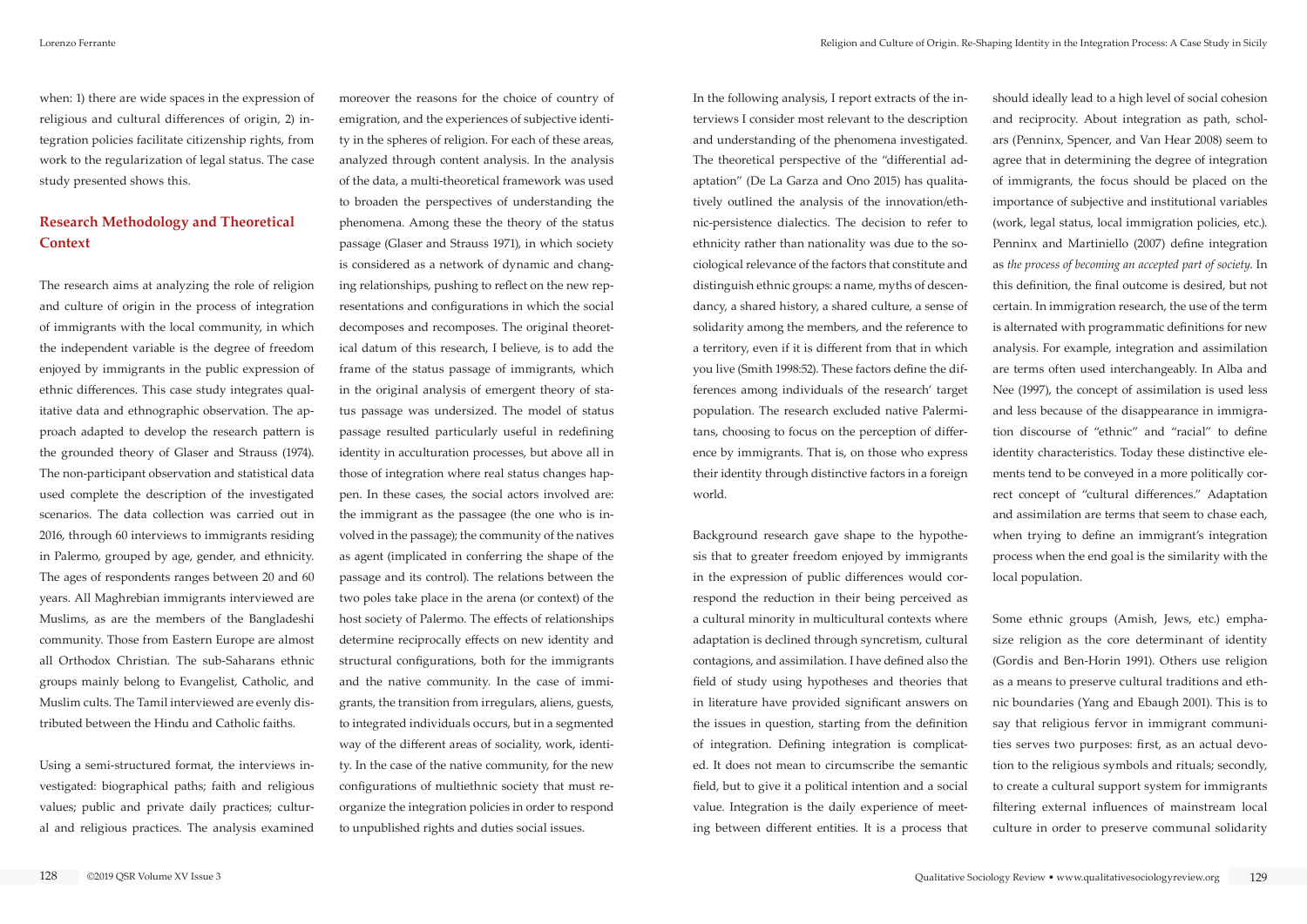in an ethnic immigrant community (Christ 2016). Many scholars seem to converge on the idea that religion is an important component in collective experiences of migrants (Hagan and Ebaugh 2003), from the decision to leave to the support in settlement process. According to Hirschman (2004), migrants' paths are accompanied by religion that offers functions of: refuge, respect, resources. In this model, the analyzed experiences hypothesize how religion, places of religious expression (churches, mosques, temples), and the relative institutions provide, in addition to spiritual support, various types of resources (information for housing or work, language courses) that allow immigrants to face many of the problems encountered in the process of settlement in an alien community. More complex is the model of Portes and DeWind (2004) which describes the different roles played by religions in the immigrants' integration processes. It is in this model that religion is a point of support for the processes of selective acculturation (Portes and Rumbaut 2001). Moreover, "religion plays a crucial role in the construction of identity, in the reproduction of meanings and in the formation of values" (Levitt 2003:251). This function is particularly important in the alienating experience of the migrant, that far from the original context in which everything was familiar, usual, ordered, predictable tackles pressing existential and identity questions. Separated from many aspects of previous life, immigrants often cling to religion as an element of continuity and connection to their own world.

In conclusion, at a time when the migration experience changes the connotations of collective identity, culture, and religious values are a set of traditions and granite rituals that individuals express in reality. Culture and values are not immutable. The dynamic nature of their interweaving reproduces and recreates in social interactions, points of contact, and balance with the social reality, faced for the first time. According to Bruce (1992), this interpretation underestimates the deepest convictions that guide individuals in shaping a sense of belonging to the one's own community, in relation to religion. Two examples of this hypothesis, which in the research were analyzed in a comparative key, are: the Islamic *ummah* and Hindu *dharma*. The comparative focus on these communities depends on the fact that in the first case, Islam is the second religion professed in Italy. In the second, the Hindus in their path of acculturation are the protagonists of a religious syncretism.

### **The General Scenario**

Palermo is Sicily's administrative capital and one of the largest cities in South Italy. It is a city with a strong multi-ethnic historical, architectural, and religious identity. Today Palermo is one of the main landing and reception points of immigrants rescued through humanitarian missions in the Mediterranean Sea. The vestiges of ancient Arab, Norman, Byzantine, Angevin, and Spanish colonizations are present in its urban structure. Palermo hosts a Grand Mosque. Recently the Catholic Church has allowed the use of a church to the "Jewish brothers," for their religious activities. Palermo is a city in the midst of a great transformation, in which changes are driven by events both economic and cultural, but also by forms of multiethnic contagion influenced by a mix of global and local forces, that can be considered, on the one hand, a logical consequence of economic development (thanks, for example, to the entrepreneurial vitality of immigrants, which benefits the local wealth and employment rate); on the other hand, these forces also contribute to cultural and anthropological changes, because of all forms of *reverse multiculturalism* adapted by natives thanks to the presence of immigrants. In this form of multiculturalism, the native community integrates with the immigrant community. The latest statistics<sup>1</sup> (2016) reported a total foreign population of about 36,000 foreigners registered at the office of resident population, making up approximately 4% of the total resident population, with a growing annual trend of 2%. Palermo can be thought of as a multi-ethnic puzzle containing at least 128 different ethnic groups, if one considers, for example, that the Mauritian community in Palermo is comprised of 4 different ethnic groups (Hindu, Tamil, Telegu, and Marahati).

In general, the employment sectors in which immigrants from Southeast Asian countries and Eastern Europe find their place in Palermo are the private care (domestic workers and caregivers). Commerce for those coming from the countries of the Mahgreb. The restaurant sector is "occupied" mainly by the Chinese. The residential distribution of immigrants in Palermo over the last decade is primarily a result of rental costs. For many years, the historical center of the city was the primary residential neighborhood of immigrants. Today, immigrants

are distributed throughout the city, except in the wealthiest neighborhoods. Research has highlighted an important reversal in the trend of the period of residence of immigrants in the Sicilian capital. In the studies conducted by Cole and Booth (2006:26), Palermo was known among migrants as a place one could live and work undisturbed even without a residence permit, before dispersing to other places as soon as the permit was issued. Today, there is an increase in the number of immigrants residing in Palermo who do not want to leave, because they have a job and are joined by their families. From the political administrative point of view, freedom enjoyed by immigrants is high, above all in relation to that of immigrants resident in other Italian cities, where various municipal ordinances intended to exclude immigrants from the fruition of local welfare benefits, limiting working practices (such as sales of ethnic foods or street trading in the city center), banning religious symbols and practices. These *local policies of exclusion* (Ambrosini 2014) in Palermo have been totally absent. Indeed, in 2015, in the midst of an unprecedented flow of migrants, Palermo's administration has drafted and signed the "Carta di Palermo." It is a statement of intent that conceives *the right to mobility as a right to the human person* and dreams of *a citizenship of residence*. The paper wants to give answers to: How do immigration and security work together? Among the proposals of the document, one is in sharp contrast to the current national and European immigration laws: the abolition of the residence permit. The Mayor of Palermo, L. Orlando, promoted and supported this initiative declaring that whoever arrives in Palermo is Palermitan.

<sup>1</sup> See: <http://osservatoriomigrazioni.org/>. Retrieved July 04, 2019.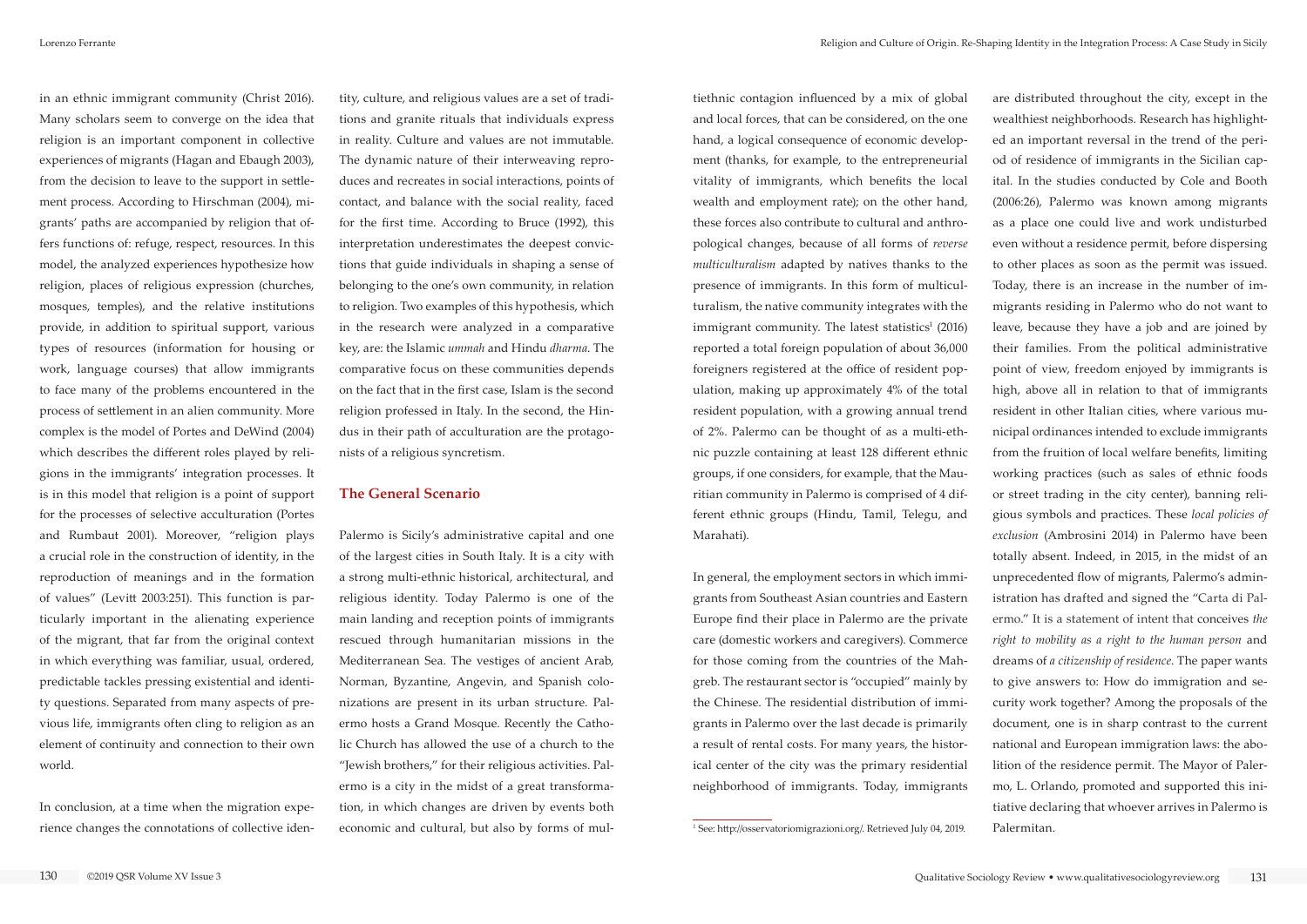## **The Biographical Path of Immigrants: The Reasons for the Choice of Country of Emigration**

Often there are stories of those who flee from violence and poverty, caught among hope, illusion, and disillusion. The interviewees explain why they chose Palermo and Italy as their destination. The interviewees reveal that these places seem to have a strong appeal for some categories of immigrants. In many cases, Italy and Palermo are chosen because there is already a relative or an acquaintance who lives there, which can facilitate reception and integration. In this case, the bridging as social capital is a decisive factor in the choice of destination (Portes 1985) because through the social capital networks they enjoy information, imitative stimuli and logistic resources for the reception, accommodation, and help in finding work when they arrive. The religious factor of origin is another of the reasons for choosing Palermo and Italy, especially for Catholic immigrants, who do not seem to face the differences in religious values related to lifestyle.

Indian woman, 23: I came directly from India to Palermo. I decided to join my mother who had moved to Palermo for business reasons. Both for me and for my mother, the choice of Palermo was due to the presence of my aunt, and thanks to her we had the opportunity to be hosted immediately and quickly acclimatize.

Vietnamese woman, 37: I have been in Italy for over 15 years. I immediately came to live in Palermo. My sister was already living here, and so I decided to come to find a job in Italy. I chose Italy because Italy is the seat of the Vatican and of the Catholic Church.

And since I am Catholic, I wanted to feel at home. I have an Italian baptismal name given to me in Vietnam.

In other cases, experiences of emigration in other contexts in Northern Italy generate transfer decisions to the South where the difficulties of acculturation are fewer, the labor market is less regulated, and the climate of hostility is lower.

Bengali man, 30: Italy was for me a place where I could have a better future. After a year in Vicenza I decided to come to Palermo because the people of Northern Italy are colder, they are more racist, while in Sicily people are warmer and more willing to accept you.

As regards the decisions to migrate, the interviews not exclusively lead back to subjective initiatives, but family strategies for maximizing income and increase in welfare opportunities for the entire family unit. These strategies usually coincide with the paths of upward social mobility, according to the models of the places of destination. Sometimes these strategies are in open contradiction with the religious values and the family hierarchy of the origin country.

In these cases, it happens that the professional and family role of immigrant ethnic groups, traditionally linked to the restrictions of the roles of women, oscillates between persistence and innovation. As in the case of the extra-domestic work of Muslim and Hindu women. At the same time, the man reorganizes his social and family role also in the domestic context, both in work that he shares with his partner, either with its own limitations in terms of power

and authority, tending towards a greater symmetry with the partner. These role changes in the private sphere are identity bifurcations, turning point, in the biographical path of individuals that renegotiate with themselves and their own cultural world the fidelity values and the cost of identity treason.

Tunisian man, 44, Muslim: Since I have been in Palermo, the life I have with my wife has changed. She works outside the home to earn more. Maybe we were westernized. In fact, I do not feel the landlord. Now there are two.

Interviews indicate that for immigrants from Southeast Asia (especially for the Bengalis, the Mauritians, and the Sri Lankans Tamil and Sinhalese), their acculturation process is retained by differentiation of certain characteristics of the Western culture, such as: individualism, stress, or the lack of respect for the environment.

Among these Asian ethnic groups, Tamil and Sinhalese escaped from war and inter-ethnic conflicts. But, it is inevitable that the contact between the two hostile ethnic groups in the country of origin is different in the host city. They have no certainty of the final purpose of their journey, living with nostalgia and fear the return because it would mean going back to what they escaped from. This consciously transitory condition is only ideal because they know that they cannot return to their country of origin at least until a solution to the conflict is reached. This constraint, on the one hand, has accelerated the adaptation process; on the other hand, it has generated feelings of strong attachment to one's own land and to traditions even in a foreign land, in Palermo,

where is present the biggest Tamil community in Italy, active both on the political and religious level and for the maintenance of cultural traditions.

The immigration path is different for Mauritians, for whom the idea of the project is mainly economic. For them the permanence in Palermo is linked to the improvement of their economic condition. They are the most available to humble and tiring jobs, to cohabitation with compatriots to maximize savings. That is because their goal is the return and the pause is temporary. The habit of ethnic and religious multiculturalism in the country of origin is a cultural factor that facilitates socialization and the maintenance of one's own identity.

Mauritian man: I come from Mauritius, which have always been multicultural islands where all live in peace and we know how to live with different cultures. And the same I did here in Palermo.

# **Faith and Religious Values. Re-Shaping Identity**

Religion and values of origin seem to constitute strong elements of guidance to action. Such behaviors (both the prohibited and permitted) do not appear to be factors impeding integration. In fact, they are actual spiritual and emotional supports that help immigrants counterbalance the cultural stress of being uprooted. The analyzed data lead to confirm the value of religion for immigrants: a) as a medium to transmit values and cultural elements; b) as a spiritual, material, and social resource, that intervenes at different stages of the migration process, as shown by Ambrosini (2007). The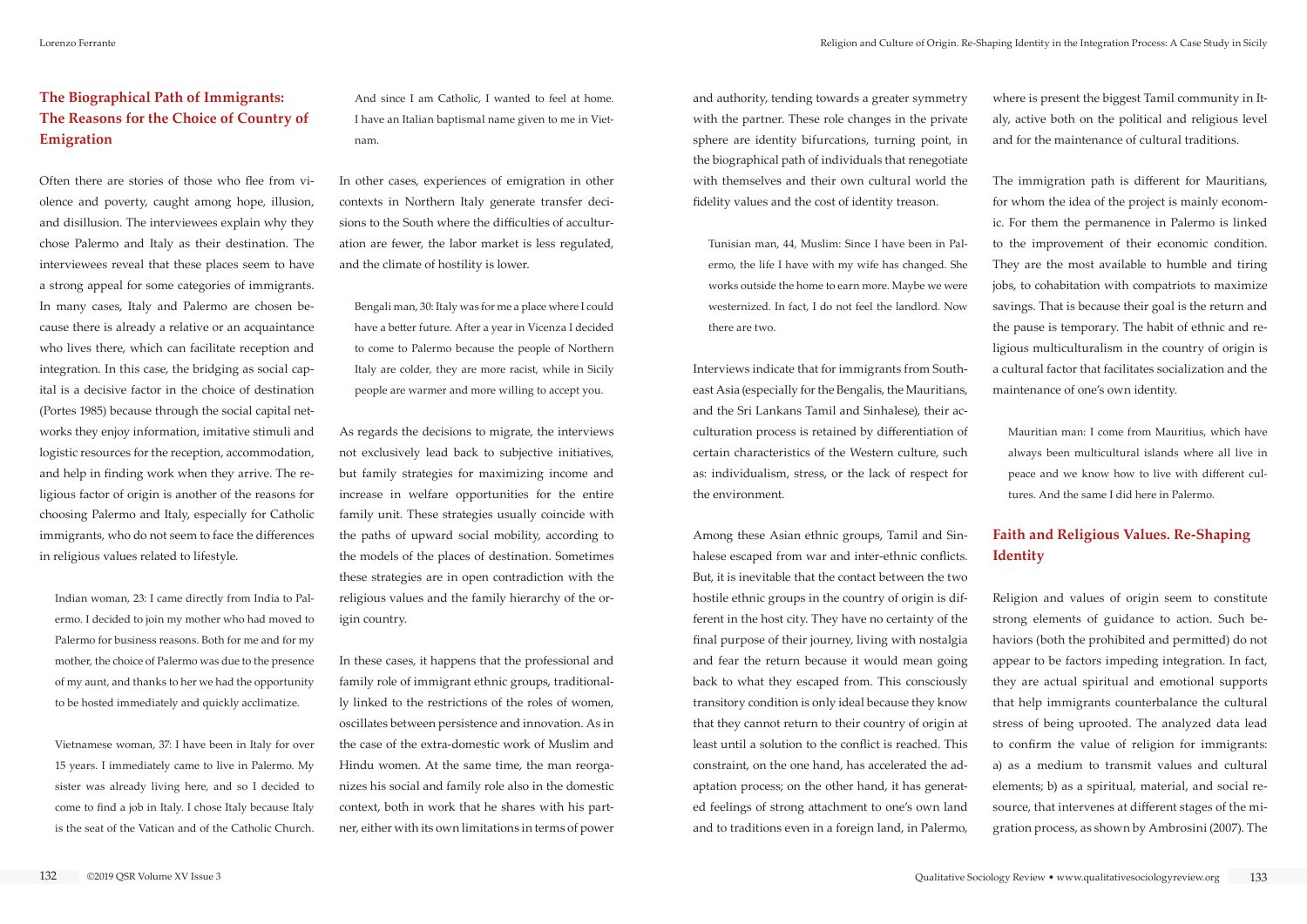analyzed data showed that for some categories of immigrants the universe of values coincides with that of the religious sphere. There is an overlap in these dimensions, especially in the older cohorts of men and women of North African and Southeast Asian Muslims. Moral values related to good and evil continue to run parallel to what is permitted or forbidden by their faith, especially in the private sphere. Religious prohibitions are expressions of ethnic values onto which difference is radicalized. The clothing of Western women is judged by such immigrants as proof of the sexual objectification of women and the devaluation of their moral integrity.

Moroccan Muslim man, 30: I do not like that here the woman walks naked, wears her skirts too short. It is a provocation to us, men. The women in my country cannot go out uncovered, and they can only go outside if they are accompanied.

Bangladeshi Muslim man, married, 47: In Palermo, women are too free, they dress uncovered and are more social with men: for example, they kiss to say goodbye. I do not accept that my wife goes to work alone, or that she behaves and dresses like the Italian women. My daughter will be free to choose whom to marry, but the important thing is that he is a man who works, is honest, and Muslim.

Data also show that younger cohorts, more educated, and more recently come to reside in Palermo, exhibit a critical attitude towards traditional values, in regards to behavior in both the public and private spheres. This includes the cases of premarital sex, abortion, or homosexuality.

Ghanaian man, Muslim, 25: Although my religion would lead me to express another kind of thought, I believe that we are all now modern. So I consider prohibition of sex before marriage to be an outdated concept. About homosexuality: I have nothing against homosexuals.

In these cases, a high level of education seems to activate in people a critical reflection of the complex relationship between daily reality and the secularization of values. In my opinion, cultural adaptation is the deciding factor in the change of heart among these individuals who have been exposed to confusion and disorder in the course of a life that has lost its linearity, from country of origin to country of arrival, and which required an adaptation process forged through the autonomy of choices. But, behind the critical opinions of traditional values and their role in individual actions, there are more complex reasons based on the context in which one lives. In the construction of one's own life path, choices are made according to the pressures of one's environment.

Moroccan man, muslim, 35: Marrying an Italian woman whose religion and culture are different from mine would not be a problem; in fact, I'd like it, precisely because they have a freer mindset and culture. But, I would marry her only if she was ready to become a Muslim. I cannot change my religion. Since I came to Palermo, I haven't practiced my religion much. However, in my country, I follow all the religious precepts, such as in the case of divorce. Divorce is always a bad thing, although in the case of a divorce, only the man can ask it. Women can't allow themselves to, as the Qur'an states, and I agree.

In some communities, the culture of origin prevents the activation of perspectives of re-socialization that would be able to generate new identities. In terms of identity, the immigrant that transitions between past and present, it is not yet, and it is not anymore, sliding among roles and moving among different statuses.

The Mauritian community (mainly Hindu) in Palermo is a perfect example: Seemingly homogeneous in terms of religion and culture, after a first period in which the Mauritian immigrants face the typical crisis of cultural adaptation and occupational integration. Over time the community has revealed its heterogeneity, especially in regards to particularistic cultural expressions. The professed faiths depend on their immigration. At the time of English colonization, workers were recruited from various parts of India and employed on the island, where there were already other immigrants that other European colonizers had moved from other countries. As a result, this policy inadvertently brought together people of different beliefs, languages, and castes. A social order was created by spreading the identities in which social fates suffered the repercussions of estrangement, exploitation, and forced metissage. Already at that time for the homogeneous communities in a foreign land, religion satisfied the need for a guide to action and belonging, for emotional shelter in one's own group, where one could find customs, rituals, or symbols. But, different groups were completely separated from each other, and each group's members closely observed practices of ethnic self-preservation, such as the prohibition of mixed marriages. The groups are differentiated by their provenance from the Indian subcontinent and from the power

relations that, at the time of independence from England, were concentrated in the Hindu group. Thus, the Hindu, Tamil, Telegu and Marahati, different in background and culture, became and continue to be minorities, even in Palermo, where the Mauritian community has reproduced through religious expressions the distinctions of Indo-Mauritian groups that colonialism contributed to forming.

## **Public and Private Daily Practices. Between Persistence and Innovation**

The traditional theoretical model on the assimilation of immigrants, hypothesized in the Chicago School in the last century (Gordon 1964), seems to express a certain relevance in the present research in which assimilation oscillates between persistence and innovation of the origin's culture of immigrants. In Palermo, data show how assimilation oscillates between attitudes of rejection of the "new culture" and of defense of that of origin. This happens through practices whose expression changes in the public and private sphere. Although the interviews bring back differences of individual experiences, the analysis made it possible to grasp in the different ethnic groups trends of the analyzed practices.

About the adaptation processes, in the analysis, immigrants tend to homogenize on two conceptual poles: an innovative type in which the adaptation consists in the innovation of values, religious practices, clothing, food, et cetera, having incorporated in their cultural sphere new features, harmonizing them with the traditional, with obvious contradictions, but not rejecting them or abandoning them altogether. The second category identifies those who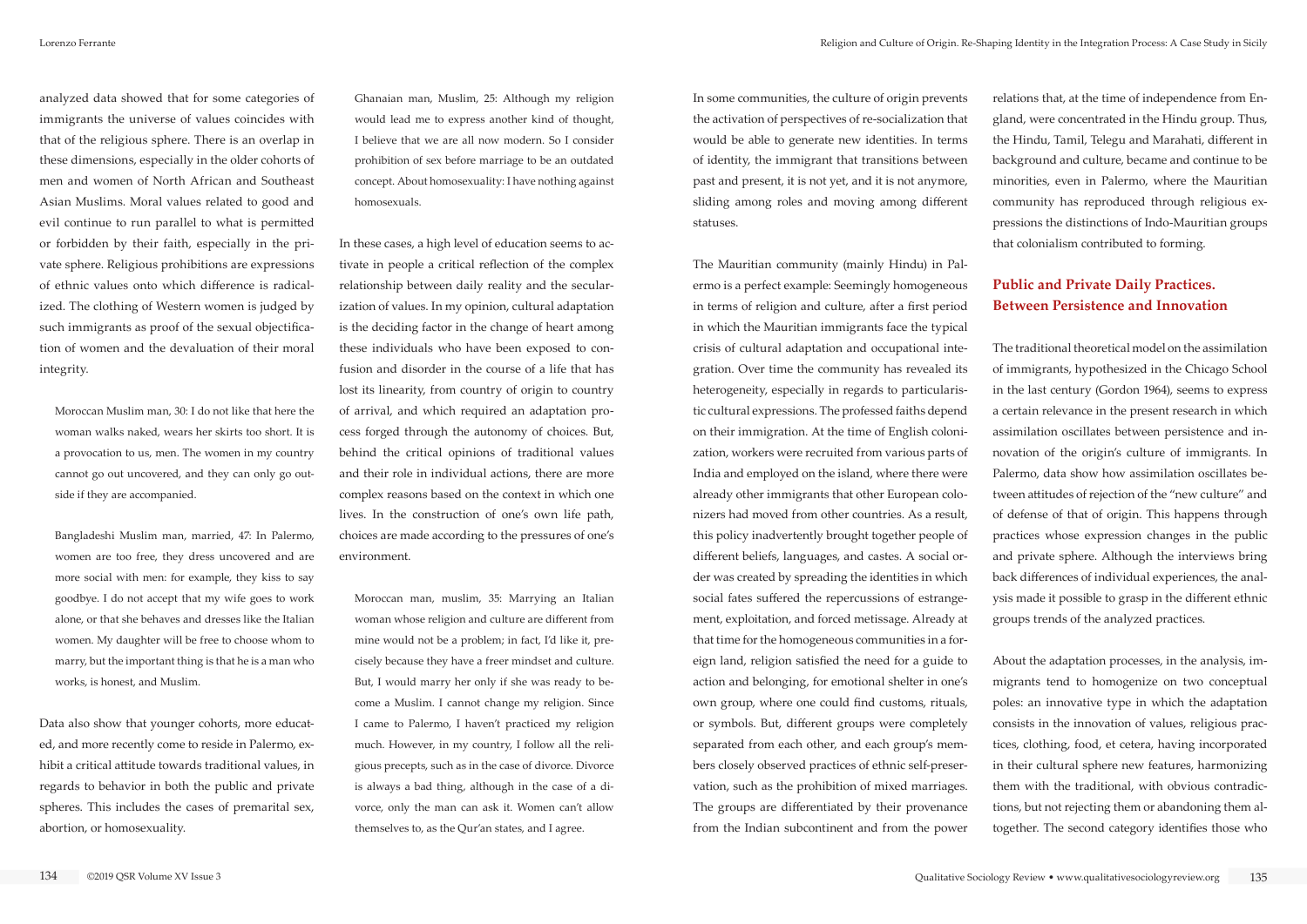continue through persistence practices to preserve on foreign soil the cultural origin elements.

Summarily, in the first category, are more present male immigrants of Islamic faith, and long residence Hindu. Among the innovative, the younger immigrants of Sub-Saharan African origin and the Tunisian ones are the most active. The level of education and their inclusion in educational and professional circuits seems to characterize the changes in the *innovatives*. In reality, the difference between the innovative and the retentionist is played on the dimensions of the public-private. In general, those who have an active social role in public tend to greater innovation. In contrast to individuals who instead concentrate the expression of identity in the private and tend to conservation. The hypothesis is that immigrants adapt identity conservation modes when "forced" by the public visibility to distinguish themselves, and be recognized, mainly by their own community.

Research data suggest a kind of multiculturalism in which the identity expressions of communities do not protect the interior space, the one in which a culture is perceived as a homogeneous and pure, but rather they intervene on the intermediate border areas, where, according to Appadurai (2001), the supplement experience is a surplus of meaning. The analyzed interviews explain the methods for adaptation of immigrants, through the adaption of behavior patterns, roles, power, clothing, Italian culture, and in several cases, more properly those of Palermo.

Mauritian man, 50, Hindu: I called my son Giuseppe; I called him with an Italian name because if we had given him a typical name of Maurizie, definitely he would not have felt a Palermitan and perhaps it would have also been discriminated because it's strange. Here I and my family eat the beef and then do not follow much the prohibitions that the Hindu religion preaches. Since I came here I learned and I realized that there must be equality between men and women.

The Muslim and Hindu immigrants in the private sphere shall implement conservation in practices of their cultural identity by food, clothing, religious practices. Among these communities, immigrants seem to be adapting conservative identitary modalities when "forced" by the visibility in public to be distinguished and recognized, primarily by their own community. If the public dimension of religious differences did not emerge as an identity marker, it does not emerge nor even the difference *tout court* as an evocative political value of a comparison (or antagonism) to be composed on a cultural level. In Palermo, the conservation of foreign culture is exercised in cramped places, precarious, and remedied with difficulty, which become places of worship, schools, and culture of origin. As did the Tamil who teach the *Bharata Natyam* to girls, their typical dance. The Tamil community in Palermo has founded three of their dance schools in which lessons are held in the Tamil language, so that little girls learn the language that they do not know or are likely to lose because they were born elsewhere.

The teacher: In this dance and music, there is much of our culture and our history. So it is important that here, in Palermo, the Tamil girls approach this discipline. During the lessons I talk and explain everything in Tamil, so that children learn the language they do not know or they risk losing.

In the case of other ethnic groups of Southeast Asia, the maintenance of original language, and the habit to not speak Italian at home, should not be considered as an adaptation refusal, but as an essential requirement for maintaining family relationships and to conduct family practices "in the same language as always." The language of the traditions undergoes, on the one hand, the strength of what the older generations know and intend to hand down, or at least maintain. On the other hand, the opposition of new generations more willing to reinterpret traditional cultural expressions through modalities closer to adaptation. As in the case of food with traditional dishes with the addition or substitution with local ones.

Senegalese woman, 36, chef: The main dish in my country is rice with meat or fish. My son, however, prefers pasta to rice. Eats it every day at school like all other children.

An identity marker of differentiation is the traditional clothing, used only for religious ceremonies or civil feasts of the country of origin. Considerable differences in behaviors were noted among men and women of the Muslim faith. The latter are more oriented to compliance with cultural traditions and especially of their social role in public.

Muslim Tunisian woman, 45: I do not wear the veil neither here nor in Tunisia. I do not wear it by choice. You feel the need to wear the veil perhaps when

getting on in years, because being a mother, grandmother, aunt, you never have to attract anyone, and the veil gives you composure, discretion. When I go to the mosque, I never put perfume because it attracts the attention of men, although men are put forward, the smell in the air expands. When I go there, I wear a suitable gown, non-adherent. The shapes of the body not to be seen. Prayer is a sacred moment and sin is always present. For this reason, women pray behind the men, because seeing a woman on her knees bent is not indicated at the time of prayer.

The resistance to assimilation, in the context of the research, has not produced in immigrant communities identity claims to protect at all costs their identity through ethnic pride events. A differentiation identity marker is the traditional clothing worn only during religious ceremonies or civil celebrations of the origin country. Considerable differences in behaviors were detected among men and women of the Muslim faith. The latter are more oriented to respect cultural traditions and their social role in public.

Interviews indicate that in Palermo many immigrants fully realize their projects, respectively, in a medium span of time: they return home with money accumulated; in a brief span of time: transferring money to those who remained at home. The possession of the title of citizenship is irrelevant for immigrants when a residence permit will allow them to satisfy the reasons why they emigrated. This explains their disengagement in terms of sharing of social cohesion, including the adaption of utilitarian daily practices, in which cultural and religious traits that are immanent in their homeland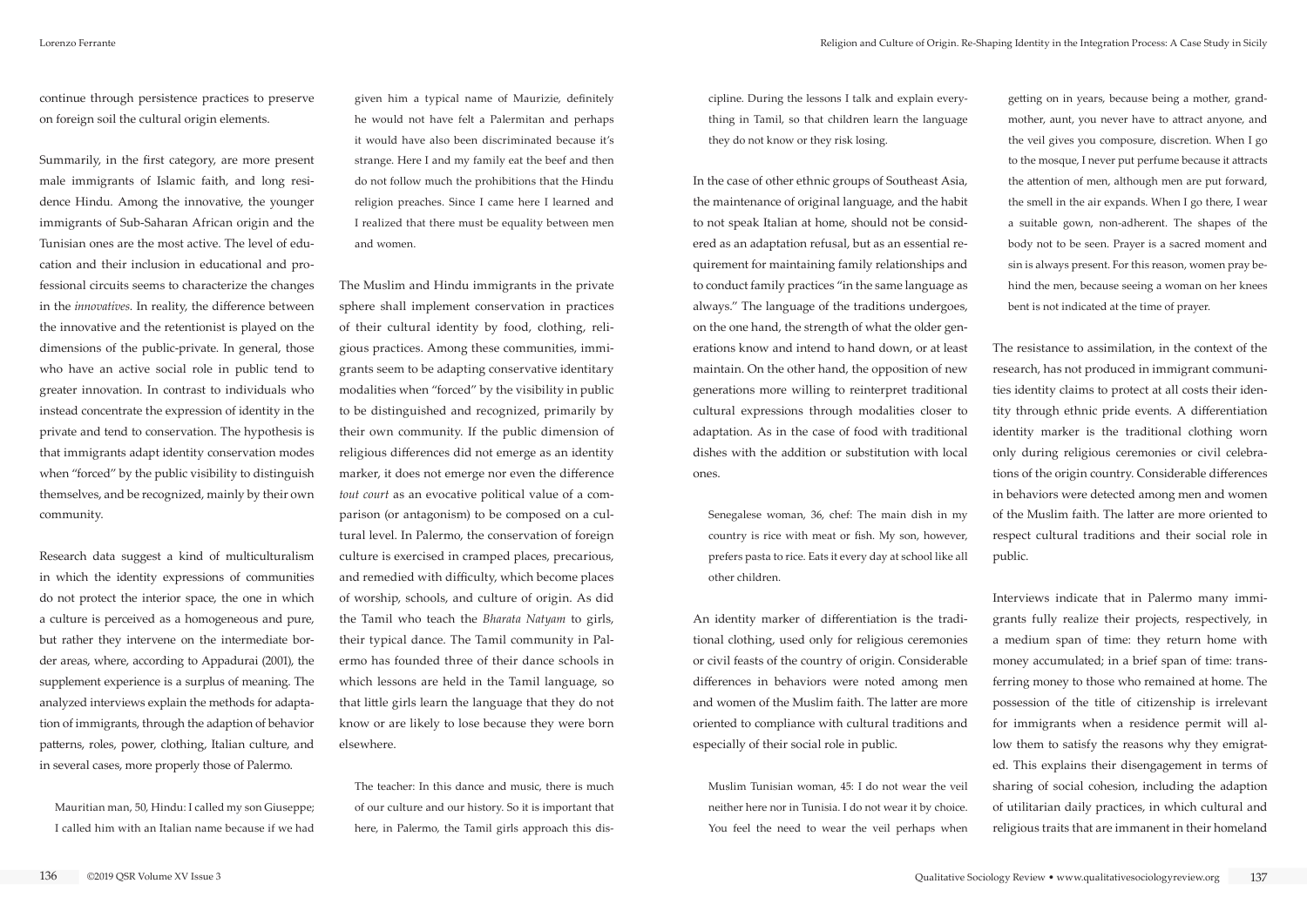are secularized. Cultural integration projections are instrumental to their needs.

Muslim Tunisian woman: When I needed the doctor, I had no problems. Even in hospitals. I have also been to the gynecologist; he was a man, for me it was not a problem. God gave intelligence to man to make us heal.

They do not advance requests in respect of their cultural precepts also because they have activated ethnic persistence practices in an atmosphere of great freedom of expression of differences. Thus, immigrants in Palermo live in a state of cultural contradiction, and, more importantly, of inertia in regards to the protection of their values.

In the perspective of the status passages, the passagee (in this case, the immigrant) may want to avoid completing his/her passage (towards a full integration) because he/she feels good within its status or because it is safer than it would be outside of it (Glaser and Strauss 1971). Therefore, the immigrant tries to slow down or reverse this process. In these cases, the practices of persistence and conservation of ethnic differences are configured as degrees of balancing the power of control between immigrants (passagee) and natives (agent).

## **Living the Islamic** *Ummah***. Being**  *Dharma***. Super-Conformism, Ethnic Persistence**

The dynamic nature of culture and values, and their interweaving, reproduces and finds out points of contact with the social reality faced for the first time.

Culture and religious values guide individuals in shaping a sense of belonging to the community. The comparative focus on the Islamic *Umma* and Hindu *dharma* reveals how religion intervenes in assimilation processes weaving significant interactions with the host community, to the point that minorities reduce the self-perception of the minority.

*Ummah* is a common Arabic word meaning "people, group," or "nation." The concept of *Ummah* might seem to correspond to the western understanding of a nation, but there are important differences. In the Muslim way of thinking, the only *ummah* that counts is the Ummah Islamiyyah, the Islamic Community, an entity that theoretically comprises all Muslims throughout the world, whatever their national origin.

In Italy, Islam is the second religion professed. Now Islam is an "immigrant" religion. In perspective, it will be a "resident" religion. Over the years, Islam will become a "transplanted" religion, not only because immigrants will continue to arrive, as for the second and third generations that are living and growing in Italy. Following the terrorist attacks of September 11 2001 in New York, a Western hostility towards Islam grew up. This hostility generated a defensive reaction in the Muslim immigrants regardless of ethnicity or origin, and strengthened their religious identity. The common experience of Islamophobia creates a unique suffering community that brings together the most ethnically disparate Muslim communities, creating in the public sphere hegemony, an assertive political Muslim identity (Birt 2009). The traditions and values of origin for Muslim immigrants are not an obstacle to integration, but tensions in the effort to adaptation, including super-conformism and apparent contradictions, that evaporates when the family welfare becomes an element of self-realization and change of status. It is mostly Muslim residents for a long time in Palermo to be interested in these typically Western paths of upward social mobility.

Tunisian woman, Muslim, 42: In Italy, I am very well, no lack of work and one earns well compared to our country. We have managed to graduate our girls, to buy some apartment in Tunisia, that we rent as a bed & breakfast. My husband is a very traditional guy. He always decides what is to be done. In a few years we plan to go back to Tunisia, where we will be no more poor as in the past.

In studies of integration processes, the foundations of a transformation of European cities can be traced with characteristics of the medinas of the Arab world, more and more characterized by an Islam perceived by clothes, rituals, schools, foundations, places of worship. Europe would become, in this case, a transnational social space of a community that expatriates and recognizes oneself (Maréchal 2003).

Palermo is particularly welcoming for Muslims. In Palermo, there are five mosques, 4 of which are precarious spaces (basements, garages) independently managed and financed by the faithful. Muslim community is therefore very homogeneous from the ethnic and identity point of view. However, belonging to the same faith does not seem to be an integration factor among Muslim immigrants of different ethnicity. The attendance of the mosques of

Islamic faithful is divided by ethnicity. The "Grande Moschea" is attended almost exclusively by North Africans, while Muslim immigrants who come from sub-Saharan Africa and Southeast Asia prefer other mosques, all located within the Historical Town. The same division happens for other religions: Orthodox, Hindu, Pentecostal, et cetera. North African immigrants are Muslims, Africans, Asians, and among them, even of different ethnicity, those who speak different languages and dialects. About the ethnic fragmentation of worship places, the most plausible explanation is that being often cramped places, these are unable to accommodate all the faithful who in fact are divided according to the proximity factor of identity and housing. An alternative hypothesis to the previous one is that the prejudice and the strategies of ethnic discrimination where "ethnic" criterion is the social category "discriminative" on which to base the hierarchical order in the arrival communities. In this case, it would tend to detract from or defame a group reputedly averse, to be banished, because of the competition for material and symbolic benefits through the development of distance and differentiation attitudes (Bourdieu 1983). The difference and the social distance that immigrants articulated in reference to religious practices and frequency, generate a state of disintegration among immigrants, not strictly religious, that accentuates the "ethnic" criterion as a social category "discriminative" to establish new identities on which to base the social order.

Hinduism is not just a religion, understood in the Western sense, related to dogma, church, clergy, divine revelation, but it is a set of beliefs, practices, cults, and rites that articulate all aspects of a man's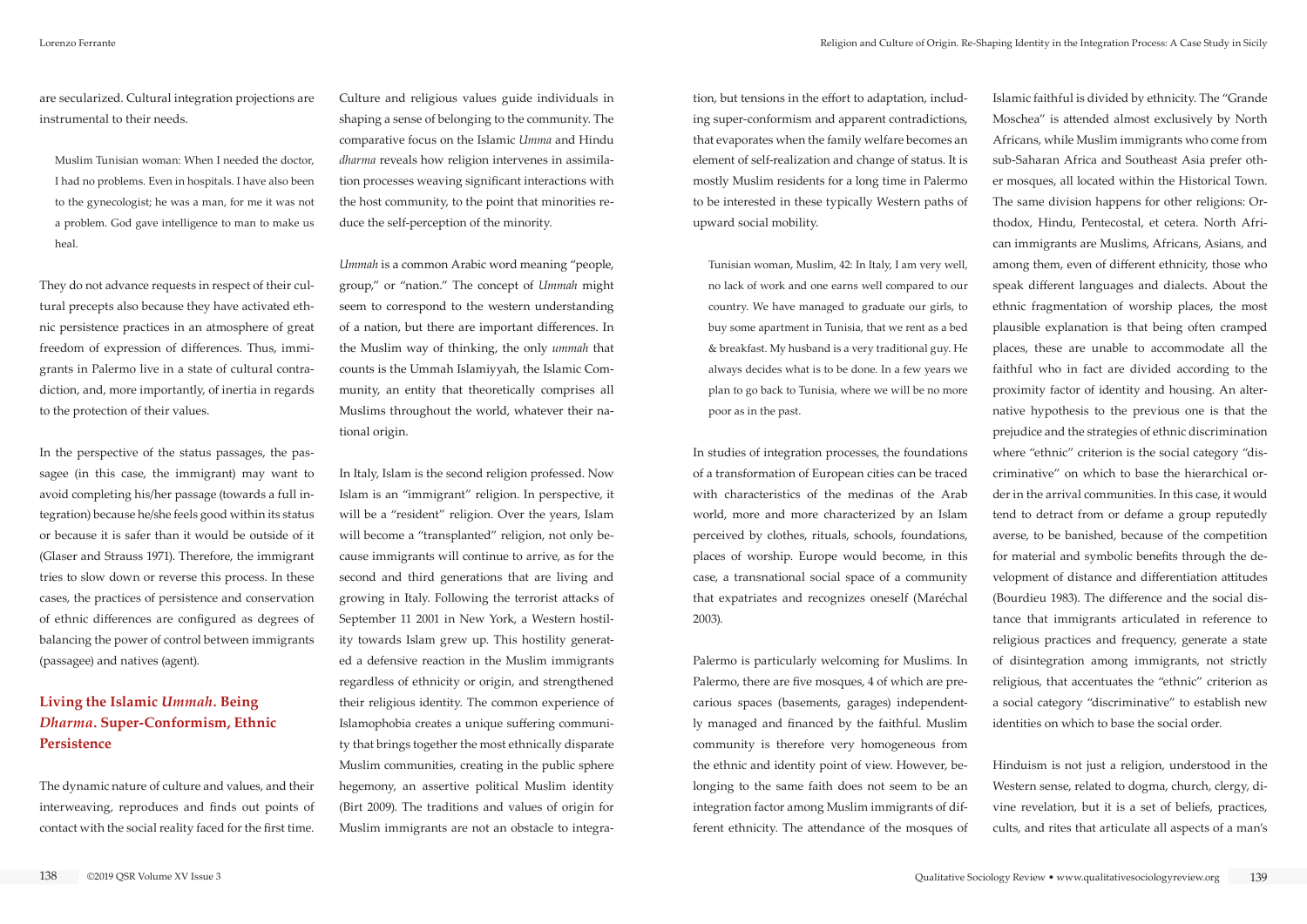briety" even in the private sphere. In public, they are careful with their behavior. They avoid showing off, attracting attention. Within the family, a woman is totally subordinated to her husband, her mother, and older sisters of her husband. Men are ascribed the tasks to provide for the family's livelihood, the household expenses, clothing for their wives and children. The freedom of the woman's spending is limited to food. Emigration has however diminished the rigor that characterized the status of women in the concept of *dharma*.

The hybridization and the religious syncretism phenomena represent the creative spirit that resides in every culture, activated by the need to redefine the inclusion or exclusion coordinates. As in the case of the Catholic Tamil community that in Palermo is protagonist of religious syncretism between the symbols of their culture and the local one. The syncretism process goes appropriating of practices and places dedicated to the cult of St. Rosalia patron saint of Palermo (such as the Feast, and the pilgrimage to the sanctuary). These dynamics have a strong impact in the identity symbolic complex of natives who feel as stripped of a non-material identity resource that they must share in spite of themselves. The Hinduism of the communities from Sri Lanka and Mauritius found in Palermo a wide space for expression, in which it was created a syncretism of symbols and rites, aimed at maintaining the values and social organization of origin. A dedicated prayer space can be found in all of the homes, decorated with images of the gods of the Hindu pantheon, and with a place reserved for the image of St. Rosalia, venerated by Tamils for formal connections with an original cult

from the homeland. This led to the annexation of the saint into the Hindu pantheon. In short, the syncretism of the Hindu cult of St. Rosalia is a religious expression perpetrated into the logic of ethnic persistence. If the identity markers, such as religious ones, can be factors of social distance in host societies, a strong sense of religious belonging makes the elements of distinction more meaningful. Sometimes an immigrant community in the effort to accelerate the process of social integration in the new society goes to assume a more detached attitude towards cultural and religious traditions. This does not seem to occur in the Tamil community in Palermo. The saint is venerated devoutly according to the syncretism realized between the Christian religious cult and the Hindu one. The veneration of St. Rosalia tends to defeat the daily difficulties, and at the same time to re-establish the community's sense of identity. In conclusion, the syncretism tamil of St. Rosalia is a coherent expression of patterns of action differentiated from the faith, but also chosen according to the aims of the people and within the environmental situations in which they live.

In conclusion, the two communities by pervading religious values in daily practices, apparently follow paths of integration in different ways. The Islamic community seems to swing between super-conformism and apparent contradictions. The Hinduist seems more oriented to ethnic persistence and to tradition.

In reality, the two paths are expressions of a differential adaptation expressed in some areas of life and not in others. The degree of difference is expressed

life. For Hindus, *dharma* is a way of life in which the religious component is inseparable from the socio-cultural. It is a way of living and being in agreement with society and its culture. Into more orthodox Indian culture, the meaning of *dharma* is implicit in the word itself. *Dharma* (law, justice, duty) is the religion, the eternal immutable law, order, balance of creation, the moral law imprinted in the conscience of every individual to which the human being must conform. In the case of Hinduism, the identifying element is the *dharma*, which distinguishes Hindu from those who are not. *Dharma* is to the Hindu what makes a man a Hindu. Only those who were born on Indian soil are Hindu. Membership in the Hindu religion absorbs the class membership. From a sociological point of view, religious values are deeply nestled in social organization characterized by the respect of tradition that becomes a defensive instrument against the processes of transformation and gender inequality. In my analysis, for the individuals, Hindu of Tamil and Mauritian communities, the religious belonging and the collective identity reinforce each other. In these communities, the wish (or need) to develop and strengthen their own cultural identity emphasizes the religious dimension of membership.

The Sinhalese are mostly Buddhist, the rest Christians. Most of Sri Lankan Tamils are Hindu or Christians. In Sri Lanka, among Tamils and Sinhalese, there are many caste divisions as the effect of Hindu influence coming from the subcontinent. Castes are rigid and unchanging. The transition from one caste to another is virtually impossible. Emigration phenomena have mitigated the rigidity of the obligations connected to religion and the social order of caste. In the analysis of the interviews, it is evident how the concept of caste survives only in the memory of the adult generations. With emigration the need to adapt to any type of work has caused the break of the link between caste and job, flattening social distinctions. Only for the occasion of weddings a trace of social distinctions emerges, in those cases in which a young Hindu marries with a Hindu of different caste or a native Catholic. In these cases, marriage is not forbidden, but only hindered. This family organization is therefore guided by values which guide the actions of the subjects also in the wider society. Rather, they constitute an identity marker. This could hypothesize an essentialist vision of difference, in which individuals are unaware reproducers in traditions and rituals that postmodernity recedes to a frozen world, always equal to itself, while the rest of their world keeps running, but far.

Tamil woman, 22, Hindu: My family has been in Italy for over 20 years. In Palermo we feel perfectly integrated. I study at the university. I dress like Italian girls, but some traditions are unchanged. Last year my brother got married. My father addressed an intermediary who deals with combining marriages. He was looking for the best combination of people and families. We, Tamils, have a booklet of our profile that is done with the help of the stars. The intermediary with this booklet seeks the most suitable person, even with the economic level and the status of the families because we still have the castes that differentiate people.

When it comes to gender differences, in the context of origin, women tend to lean towards a natural "so-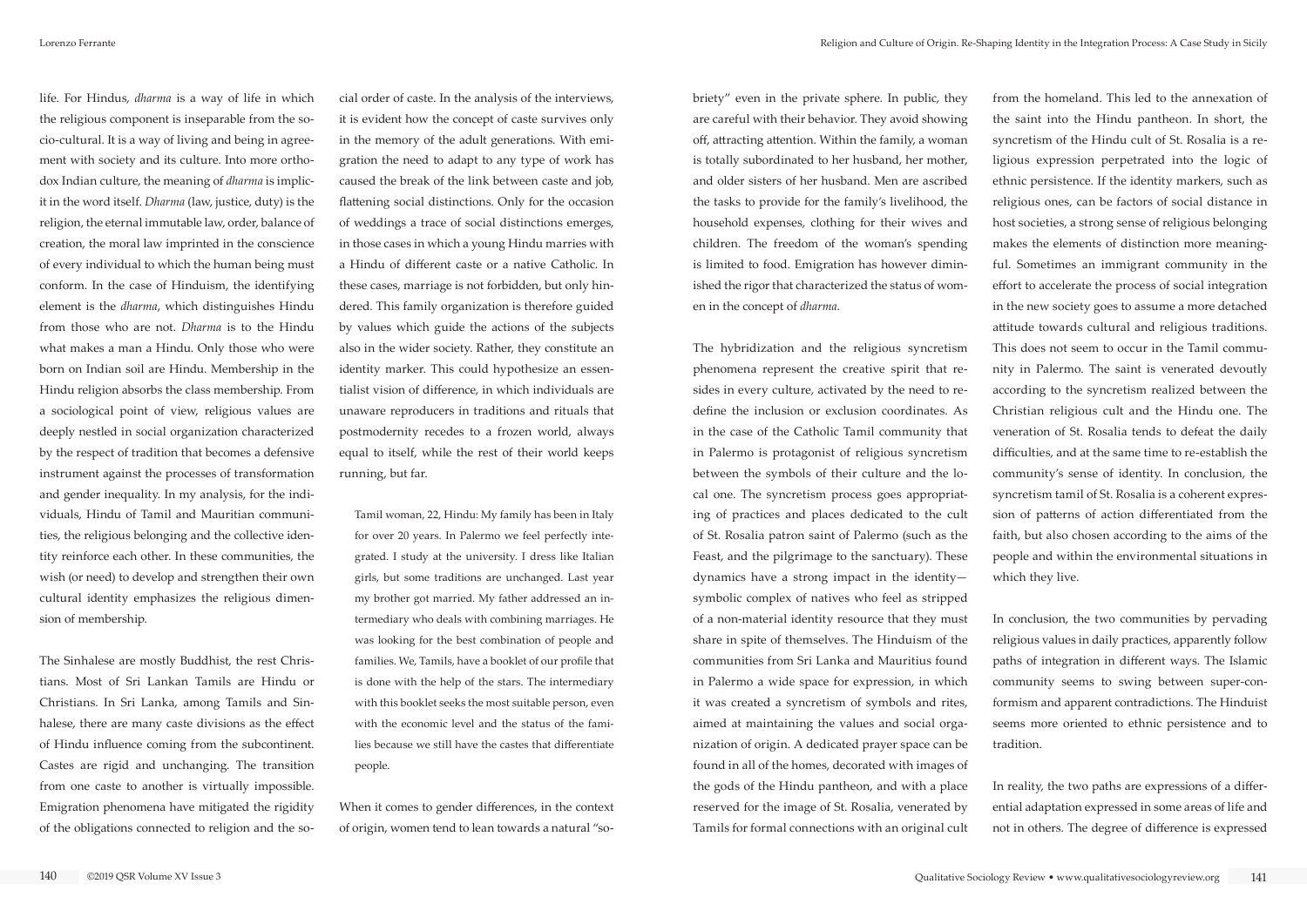(the queen) and the *Ohene* (the king), who are real points of reference for the community. Like many of their countrymen, they do humble and poorly paid jobs, but on important occasions the king and the queen show off a lion's skin on the naked back and a crown that make them protagonists.

Far from the Caribbean Notting Hill London, even in Palermo immigrants celebrate on the city streets. Already in September 2016, hundreds of Tamil immigrants celebrated the "Vinavakar Chathutdy," an important Hindu festival, celebrating Ghanesha, one of the most loved deities of the community. The celebration was held inside one of the Hindu city temples, in a popular district of the city. For the first time, the city institutions were present (the Mayor, a Councilor). The streets were then populated by the faithful who marched through a procession of the chariot of divinity, through the streets of the neighborhood intrigued, including songs and traditional dances of the Tamil community. There are two elements to be emphasized. First: the public celebration in the same territory that the natives have always reserved for the procession of the Saint of the district. Second: the presence of the city institutions that has formally legitimized the freedom to express religious and cultural differences publicly. In the context of informal policies on integration in Palermo, for a sort of *par condicio*, even for other Islamic and Jewish religious ceremonies, they were celebrated in the presence of political institutions.

The spaces required by the community for the celebrations (and granted by the public administration) are public. On the occasion of the end of

Ramadan, the meeting of the Islamic faithful in the wide lawn of the "Foro Italico" is now customary. On this occasion, in the same place faithful of the three monotheistic religions gather in prayer.

### **Conclusions**

The research was focused on the relation between public expressions of cultural and religious differences of origin and local integration processes and the role of religion in the cultural identity processes of the societies; it had permitted to describe the mode of immigrant adaptation to the culture and everyday social practices with the local communities.

The analyzed data tend to qualify the religion for the immigrants: a) as a medium to transmit values and cultural elements that define the cultural heritage; b) as a spiritual, material, and social resource that intervenes at different stages of the migration process. In Palermo seems to emerge an integration framework in which, according to Gans (1992), immigrants tend to lean towards unprecedented forms of cultural adaptation, because they enjoy broad autonomy and freedom on the desire to access to the social practices and lifestyles of the Palermo community. In the case study presented, religion is not a factor of irreducible difference, but of spiritual refuge and identity protection, even if reshaped by assimilation. The analysis delineated the adaptation declinations through syncretism and cultural contagions. Immigrants, schematically divided between conservative and innovatives, participate in the construction of a local model of integration in which the typicality is characterized:

by different groups of immigrants when they use different tactics and different paths towards the integration. Even when religion is an essentialist factor of intense cultural and value alterity, however, it does not prevent integration.

## **Cultural and Religious Practices: How Religion Changes the Face of Multiculturalism**

Places of worship have a high symbolic identity value where membership is expressed and the community meets. It is the place where the biographical steps of the faithful are celebrated with rituals that combine the history, culture, and values of the community. The analysis of religious phenomenology in Palermo revealed that the difference and the social distance that immigrants articulate in religious practices generate a state of disintegration among immigrants. This difference, not strictly religious, accentuates the "ethnic" criterion as a "discriminating" social category to establish new identities on which to base the social order. Different ethnic groups with the same religion (e.g., Italian and Ghanaian evangelists) do not frequent the same places of worship because of the language of the rites. A casual observer will notice the alternation of families, groups, different crowds for clothing. These differences mainly concern sub-Saharan immigrants who wear clothes of their ethnic tradition at religious celebrations and when they meet on holidays with their countrymen.

Ghanaian man, 34, evangelist: I pray in an evangelist church that is frequented by people who come from different parts of the world and who speak different languages. So we do the shifts. On the day of the ceremony, the morning is dedicated to the celebration in English. In the afternoon, instead, in French.

From a religious point of view, the most relevant change is the visibility of the religious expressions of the immigrant communities. These changes have a strong impact on the identity-symbolic complex of natives who must share them in spite of themselves. The problem will be increasingly important for the growth of the number of Catholics in the countries of Southeast Asia and Africa, that is, from the countries with the strongest emigration towards Italy and Palermo. In the future, we will have to imagine increasingly multi-ethnic, but also multilingual places of worship, attended by Ghanaian congregations at 8am, Tamil at 12, Rumanians at 5pm. The various dioceses will have to organize celebrations in different languages, with celebrants who know more than one language. In Palermo, younger immigrants tend to be more numerous than older residents. So, the newly established immigrant families will celebrate marriages and baptisms, but also confessions and funerals. In multiethnic Palermo, some parishes have already begun this path by granting spaces for the expression of cultural and religious cultural differences. These possibilities assume significance of ethnic persistence, but also of integration to the territory and to the host community. So it happens that in the historic center the outdoor space of the parish of St. Clare, which also operates with cultural mediators, is enjoyed every Sunday by immigrants who gather to celebrate their holidays. Here the Ghanaian community, just as they do in the small villages of the African country, have symbolically elected a king and a queen. The *Ohemaa*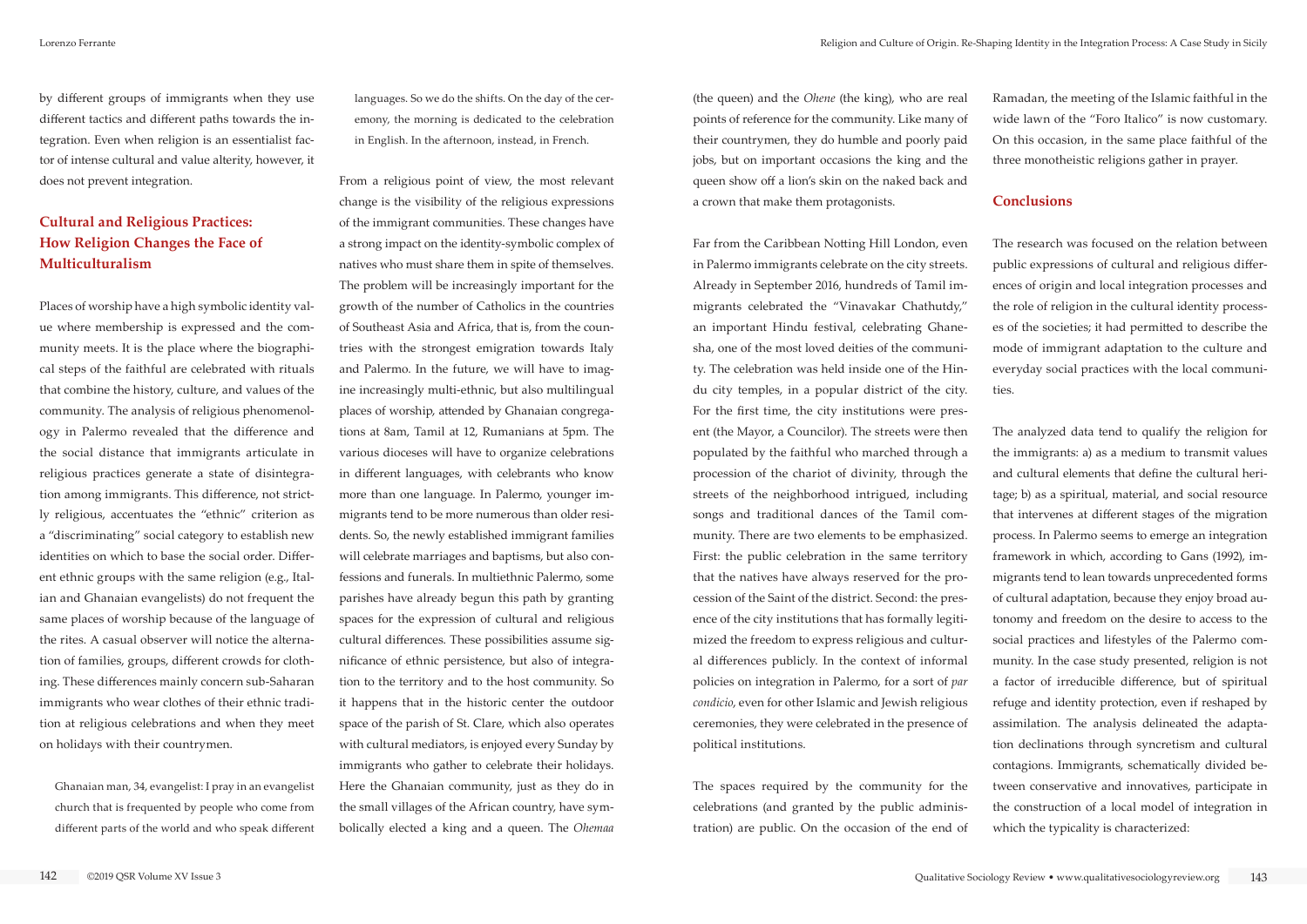norities in which religion is a determining variable. As pointed out in other studies in Sicily (Ferrante 2011), the result is a push of newcomers to the lower rungs of the social hierarchy. In scenarios such as those described, religious affiliation also gains a renewed strength and legitimacy of the role of individual and social behavior.

The public dimension of religious differences does not emerge as an identity factor. It does not emerge even when the difference is an evocative political value of a comparison (or antagonism) to be composed on a cultural level. Immigrants themselves do not even invoke the tolerance that in other European countries minorities claim for the defense of cultural identity that they perceive as threatened. My hypothesis is that in Palermo immigrants act in a public sphere where the assimilation process has reshaped the cultural and religious differences, no longer connoted by their divergence from Western tradition. This does not mean that Palermo has realized a perfect integration. To be more accurate,

it means rather that in a socio-political climate of low pressure to integration, and in reality, instead of a place of substantial freedom of expression of differences, immigrants in Palermo do not need to claim their identity spaces.

You cannot impose a common identity shared by law, and even more in a coercive sense. When multiculturalism has encouraged ethnic minority groups to maintain and preserve their distinctive features, these groups have gone to the creation of parallel communities, but isolated and disinterested in the integration. A forced integration was established according to cultural patterns that do not belong to individuals, especially of immigrants. If they should enjoy greater freedom in expressing their "cultural" differences and qualifying their daily interactions, social or economic, in urban spaces, as evidenced from the research data in Palermo, probably they would spontaneously start an integration process more fluidly, not tied to negative representations of the difference.

- a. by socio-political context, welcoming, which facilitates the integration process;
- b. by specific ways of adapting to different cultures. The product of the relationship between differentiation factors and local culture has highlighted specific characteristics on the social construction of everyday life and the links with the urban space, which seems partially free from the negative representations of the difference;
- c. by faster integration for freedom of expression of differences.

The identity expressions in the private tend instead to lean towards the conservation, even if between contradictions and ambiguities. The hypothesis is that immigrants adapt identity conservation modes when "forced" by the public visibility to distinguish themselves, and to be recognized, mainly by their own community. This condition, however, tends to compose oneself both through assimilation dynamics to the local culture, either through recovery strategies, preservation, and expression of differences of origin. In the framework of the status passages, the research seems to show that immigrants as passagee change their public role model when under pressure of adaptation to the local culture and lifestyle. The voluntariness (and therefore the desirability) of the status changes in immigrants is strongly dependent on the control actions of the agent. In this case, it depends on the degree of freedom that the native community grants for the expression of differences. The prevalent characteristic of the native community as "agent" is not of limitation or restriction, but tends to lean towards the indifference. Then, why do the

natives allow wide margins of freedom to the immigrants' expressions of differences? My hypothesis is that in Palermo indigenous community does not have much to defend in economic terms. Indicators on quality of life are the lowest in Italy. The high percentage of overall unemployment and socio-economic hardship of large sections of local population have a low impact on discrimination practiced in the labor market. Discrepancies between immigrants and natives are minimal, and not likely to generate feelings of right to similarity nor the typical instances of relative deprivation in immigrants (Loch 2009). Moreover, the distance between citizens and institutions is unbridgeable, for the lack of trust that they inspire, especially at a local level. So on the social ladder many differences with immigrants are reduced. This nullifies the danger that the "immigrants" get access to resources (missing or absent). The "Us First," trumpeted by the Northern Italian local subcultures, does not make sense in Palermo.

Finally, in the framework of the integration policies, the general theoretical elements that are deduced from the analysis reveal that the integration process comes close to segmented assimilation, in which immigrants are assimilated in some areas of life and not in others according to the model proposed by Portes and Zhou (1993) in which different groups of immigrants follow different paths towards non-assimilation through modes of preservation of their identity.

The tensions of adaptation are influenced by migration dynamics when in the same territory resident immigrants and newcomers coexist. In these cases, it determines a competition between cultural mi-

#### **References**

Alba, Richard and Victor Nee. 1997. "Rethinking Assimilation Theory for a New Era of Immigration." *International Migration Review* 31(4):826-874.

Ambrosini, Maurizio. 2007. *Isole: minoranze migranti, globalizzazione a cura di Mario G., vol 2.* Palermo: Fondazione Ignazio Buttitta.

Ambrosini, Maurizio. 2014. *Non passa lo straniero? Le politiche migratorie tra sovranità nazionale e diritti umani*. Assisi: Cittadella. Appadurai, Arjun. 2001. *Modernità in polvere*. Rome: Meltemi.

Birt, Jonathan. 2009. "Islamophobia in the Construction of British Muslim Identity Politics." Pp. 210-227 in *Muslims in Britain. Race, Place, and Identities*, edited by P. Hopkins and R. Gale. Edinburgh: Edinburgh University Press.

Bourdieu, Pierre. 1983. *La distinzione*. *Critica sociale del gusto*. Bologna: Il Mulino.